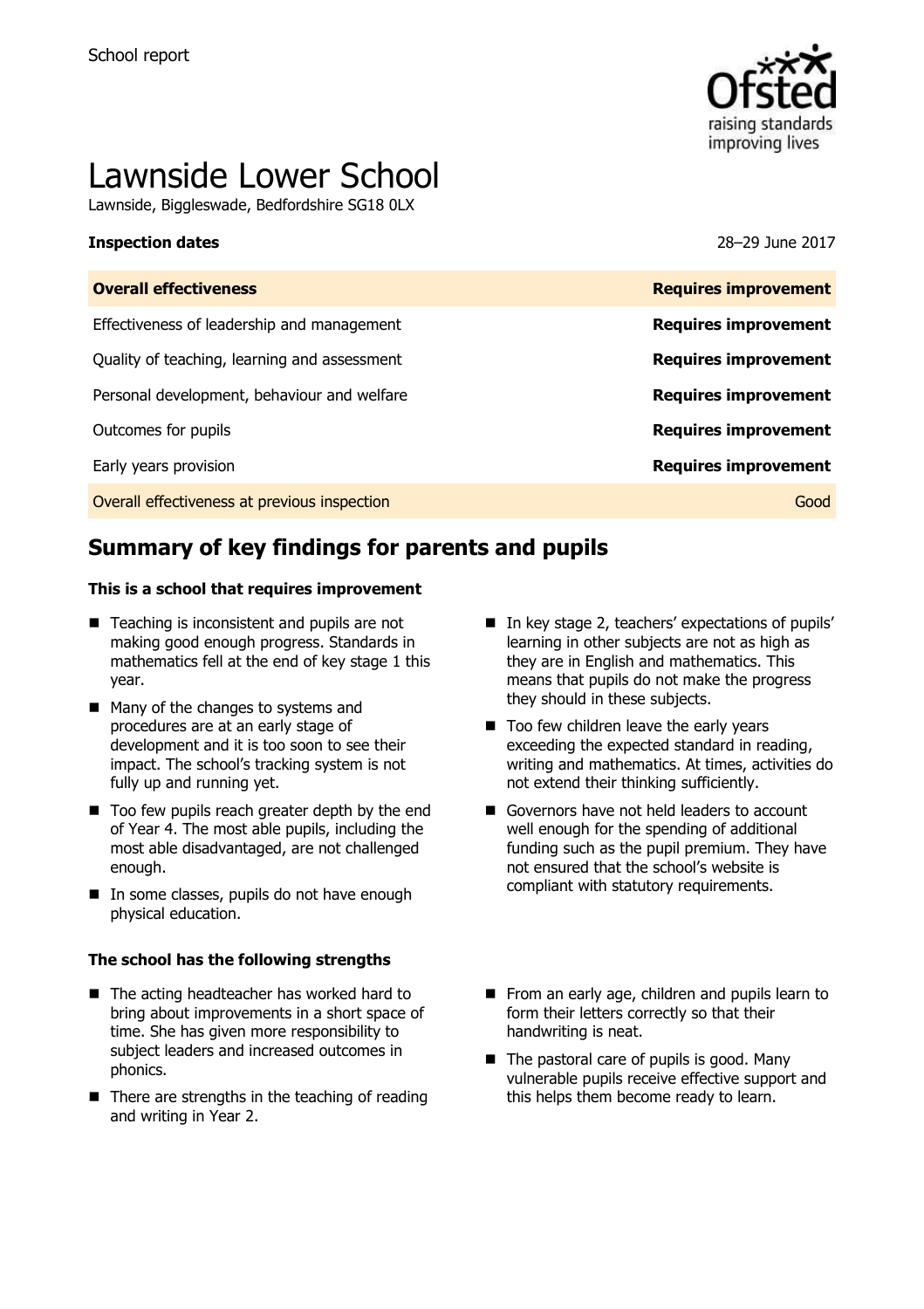

# **Full report**

### **What does the school need to do to improve further?**

- Improve teaching, learning and assessment to be consistently good across the school, including in early years, so that teachers:
	- plan challenging work for all children and pupils whatever their starting points, especially the most able
	- deepen pupils' understanding, particularly in mathematics, so that more reach greater depth by the end of Year 4.
- Improve the curriculum, especially at key stage 2, to make it broader to cover all aspects of learning so that:
	- pupils have more opportunities for physical education
	- teachers' expectations of pupils' learning are as high for other subjects as they are for English and mathematics.
- Strengthen leadership and management at all levels by making sure that:
	- leaders use data effectively to give them a clear overview of the progress of groups of pupils
	- the school's website fully complies with statutory requirements
	- governors increase their effectiveness at holding the school to account for the performance of pupils and the spending of additional funding such as the pupil premium.

An external review of governance should be undertaken in order to assess how this aspect of leadership and management may be improved.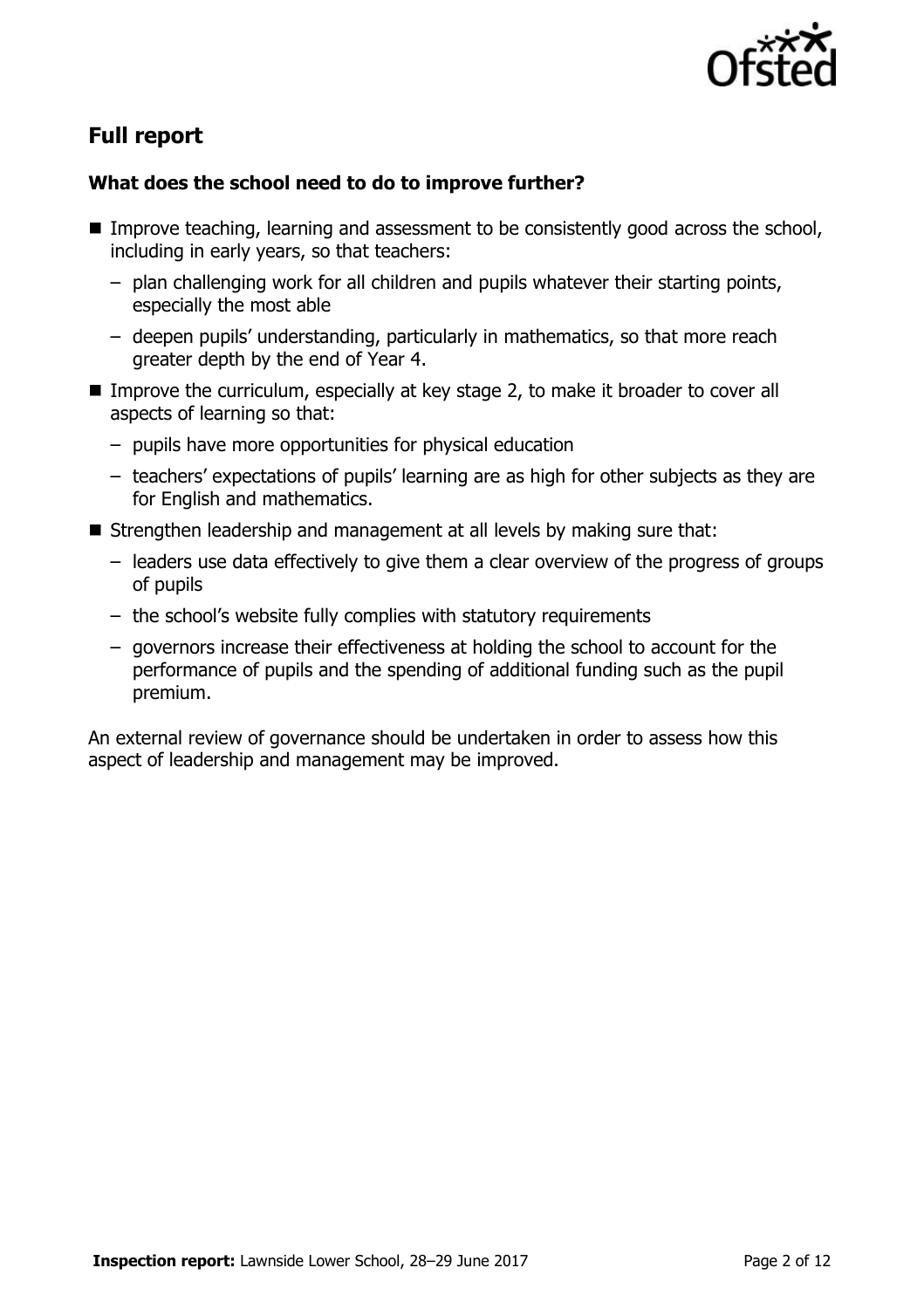

# **Inspection judgements**

#### **Effectiveness of leadership and management Requires improvement**

- Leadership and management require improvement because the quality of teaching is inconsistent and standards in some subjects, especially mathematics, are too low.
- The acting headteacher has a clear view of the school's strengths and what it needs to improve further. In a short period of time, she has worked well with other leaders and governors to bring some stability to the school and to accelerate the rate of improvement.
- Leaders and governors acknowledge that the school has been through a difficult period but have put that behind them and are moving forward with confidence and enthusiasm. However, while the acting headteacher and other leaders have developed new systems and strategies for improvement, it is too soon to see their full impact. For example, the school's tracking system is at an early stage of being upgraded and this means that it is difficult for leaders to gain a full overview of the progress of different groups of pupils.
- $\blacksquare$  In key stage 2, the breadth of the curriculum for other subjects varies. In some cases, teachers' expectations are not high enough. Too often pupils are given commercial sheets to complete that do not take into account their abilities, and limit their creativity.
- Children in the early years and pupils in key stage 1 enjoy a more varied and wellstructured curriculum. For example, Year 2 pupils took part in an exciting 'Victorian seaside' day, where they recreated a historical beach scene and ran entertaining sideshows. This taught them a range of skills and drew on their considerable knowledge of recreation in Victorian Britain.
- There are some relevant trips to places of interest, such as Woburn Safari Park, and visitors that enhance pupils' learning.
- The acting headteacher has tightened up systems for monitoring the quality of teaching and learning. She has ensured that all staff are held accountable for their performance. She has also involved all leaders in checking how well pupils are doing in their areas of responsibility.
- Leaders and governors welcome the very useful and accurate information that the acting headteacher shares with them. As a result, leaders are in a stronger position to take responsibility for their areas and governors are better equipped to challenge. The school is demonstrating the capacity to improve.
- There is some strong leadership of special educational needs and pastoral care. Additional funding for pupils who have special educational needs and/or disabilities is used effectively. The school ensures that pupils' needs are identified early and that they receive appropriate support to help them keep up with other pupils. Vulnerable pupils, in particular, receive the help they need to enable them to access the curriculum and overcome any difficulties they may be facing.
- **E** Leaders accept that the link between pupil premium spending and outcomes for disadvantaged pupils may not have been totally clear in the past, but the acting headteacher has taken steps to ensure that this year there is a sharper focus on its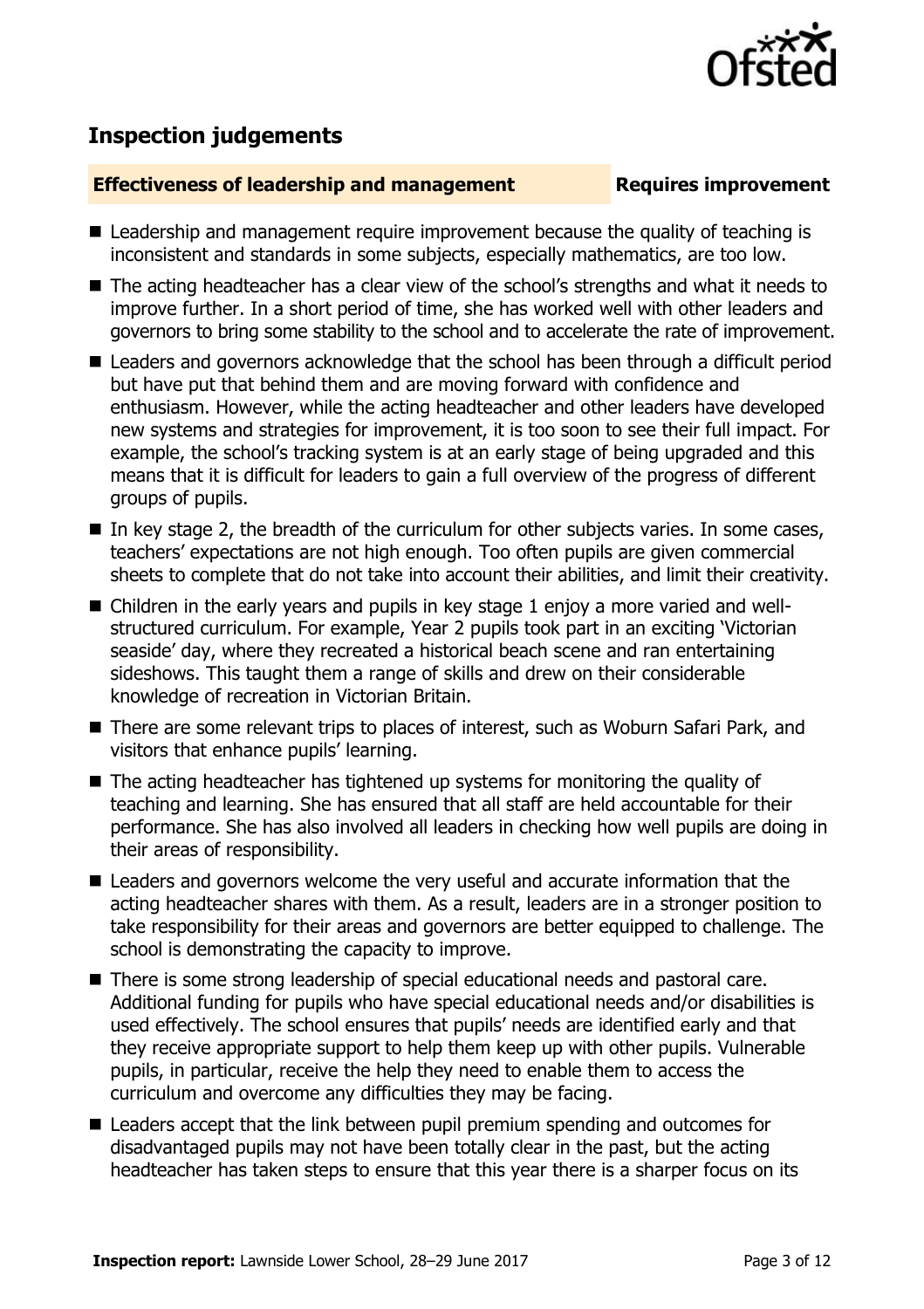

impact. A helpful recent external review of the school's use of the pupil premium is supporting leaders well with improving the impact of this provision. It is clear from the school's own performance information that this year differences between disadvantaged pupils and the others have been diminishing in writing and mathematics. However, this has not been the case in reading.

- The sport premium is spent effectively on additional coaching for pupils in sports such as lacrosse and cricket and for outward-bound experiences. It also funds a sports partnership of local schools and training for pupils to become play leaders. Pupils from all year groups, including the youngest children, have benefited from the additional opportunities to participate in extra-curricular sport. However, in the day-to-day curriculum, some year groups do not have enough physical education.
- The local authority has offered the school a range of support with leadership and core subjects and this has had a positive impact, especially more recently. The acting headteacher has played an active role in the process.
- Parents generally can see how the school is improving. Many who spoke to the lead inspector were very positive about the school's work and said how happy their children were. Written responses were also mainly supportive. A few parents felt that communication could be more timely.

#### **Governance of the school**

- Governors recognise that in the past they have not been as effective as they should have been in challenging leaders about the school's work. This year they have been active in taking some difficult decisions to address concerns about the school's performance. As a result, the school is now in a stronger place and better equipped to improve than it had been previously.
- Minutes show that governors are asking more probing questions. They are confident that they are now receiving full and accurate information about the school's work. This is enabling them to perform their functions more efficiently.
- Governors are less secure in their understanding about how effectively some of the additional funding, such as the pupil premium, is being spent. This is because until very recently they have lacked the information necessary to hold leaders to account for its spending.
- Governors are also aware that the website does not contain some required information about pupil premium spending, the curriculum and aspects of governance. Many of the policies on the website are out of date.

### **Safeguarding**

- $\blacksquare$  The arrangements for safeguarding are effective.
- The school has strong procedures for keeping pupils safe. Members of staff ensure that pupils and families receive the support they need to stay safe. All records of concerns are properly kept and analysed. The school goes out of its way to establish good relationships with external agencies. It actively engages with parents and others to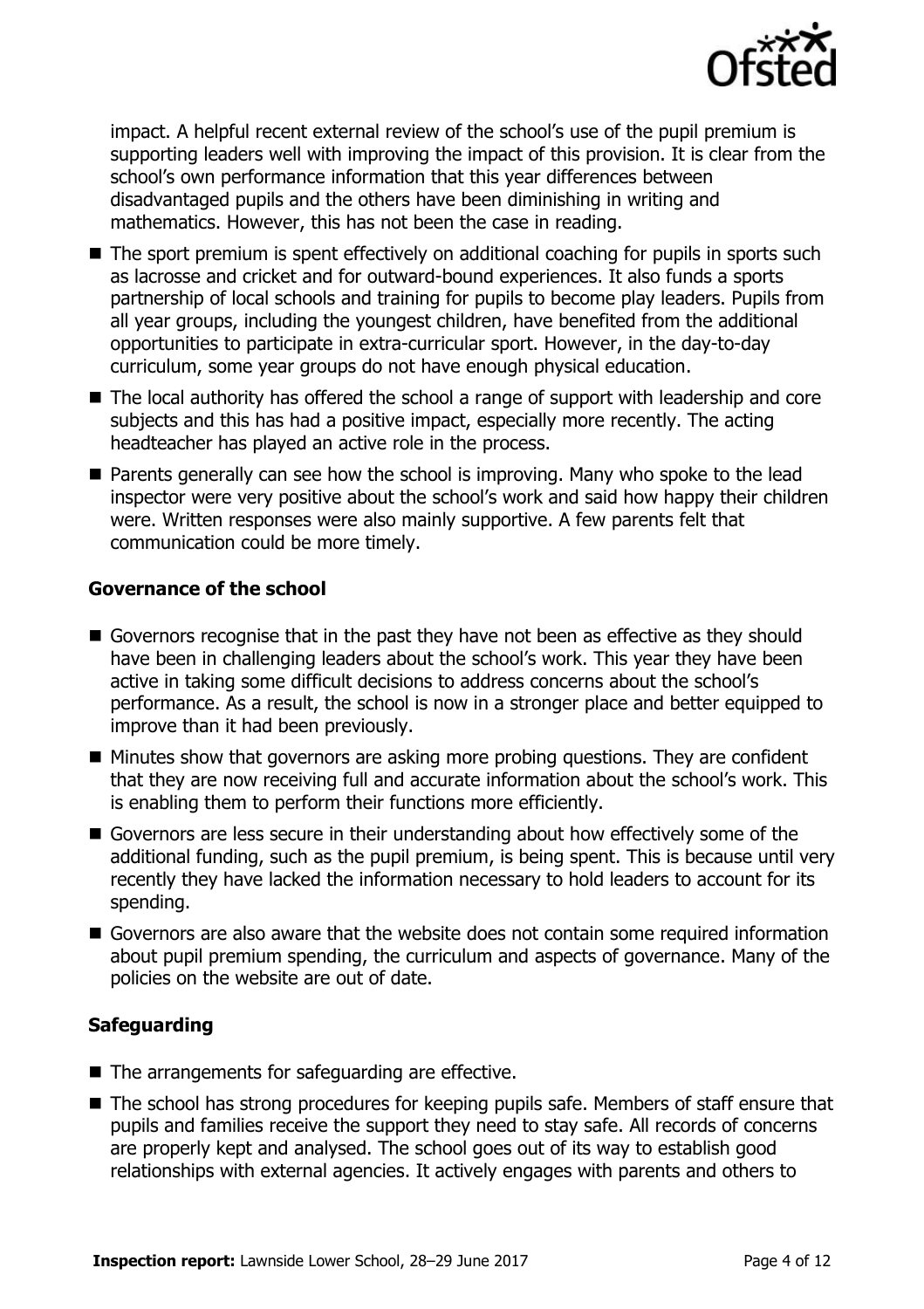

ensure that there is a safe culture. Leaders and governors carry out all necessary checks on new members of staff and ensure that the single central record of staff is up to date and meets requirements.

■ The school's safeguarding officer has a very high caseload but works extremely effectively with social services and other organisations to make sure that the school's vulnerable pupils are safe and able to make the most of their education.

#### **Quality of teaching, learning and assessment France Requires improvement**

- There is inconsistency in the quality of teaching across the school. At times, teachers do not have sufficient information about the progress of pupils to set work that appropriately challenges them. This means that sometimes the work is too easy or too difficult. For example, Year 4 pupils were all asked to learn the same poem, even though the most able pupils could have tackled something more taxing.
- $\blacksquare$  In mathematics, there are occasions when the learning does not enable pupils to deepen their understanding. This means that the most able pupils, including the most able disadvantaged, do not extend their thinking or have to grapple with problems.
- In key stage 2, while pupils have some opportunities to write at length in other subjects, the quality of the writing is sometimes not as strong as in their English books.
- Handwriting is well taught across the school, and this is reflected in pupils' English books in particular. Children in the early years and pupils through key stage 1 learn an appropriate grip and how to form and join their letters correctly.
- Changes to the way phonics is taught have led to a rapid improvement in pupils' outcomes. Staff have received training that enables them to teach phonics well.
- Teachers explain to pupils what they are going to learn and often help them to understand how they will be successful by the end of the lesson. Pupils are eager to explain what they are learning.
- Teachers encourage positive attitudes to learning. Pupils collaborate well and are respectful. They enjoy sharing ideas and listening to one another.
- Support staff work well with pupils who have special educational needs and/or disabilities. This helps them to access the curriculum well.
- **Pupils sing very well. Year 4 pupils enjoyed rehearsing for their leaving assembly.**

### **Personal development, behaviour and welfare <b>Requires improvement**

#### **Personal development and welfare**

- The school's work to promote pupils' personal development and welfare is good.
- **Pupils are confident and talk with enthusiasm about their learning. They are keen to** take part in lessons.
- The very strong pastoral support and effective use of the family-support worker helps pupils on their way to becoming successful learners and builds their resilience.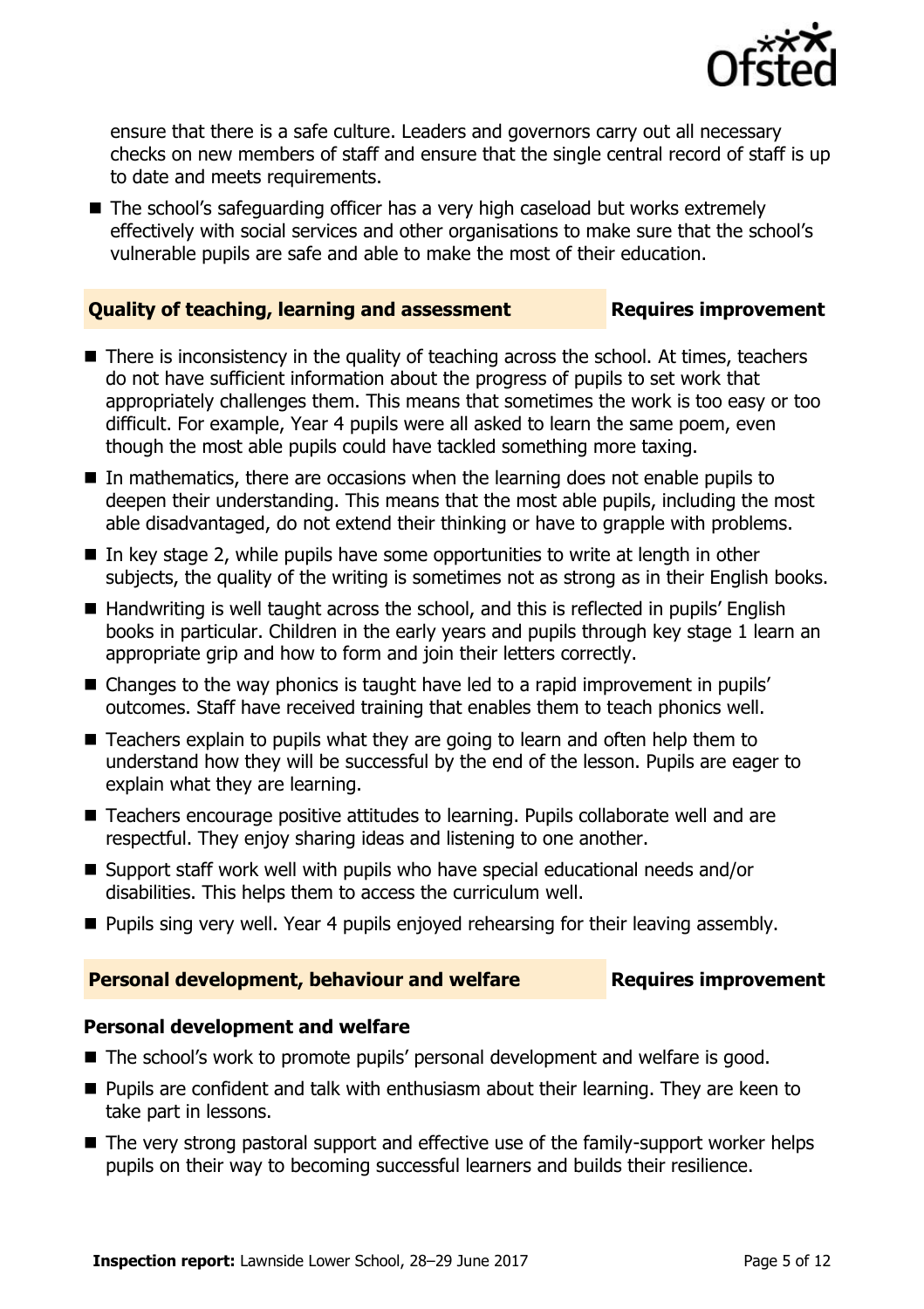

- Pupils said that they feel safe in school. Pupils have a good understanding of how to stay safe online.
- They understand about different forms of bullying. They said that bullying is not an issue for them and that an adult would help them if they had any worries.
- Pupils know the school's values and how these align with British values of mutual respect and tolerance. They learn about democracy through the work of the school council. A pupil said, 'Your vote counts!'
- This is an inclusive school. It promotes pupils' spiritual, moral, social and cultural awareness well. Pupils have a good awareness of the diversity of modern society and are keen to contribute to school life. For example, Year 3 pupils train as play leaders to support their peers at lunchtimes.

### **Behaviour**

- The behaviour of pupils requires improvement.
- When the teaching is not fully engaging them, pupils become restless and their learning slows. This can happen when their work is too easy or too difficult.
- Occasionally, pupils can be slow to move from one activity to the next, for example when moving to phonics groups.
- In exercise books, some pupils do not take sufficient pride in their work. In key stage 2 in particular, in subjects other than English and mathematics, teachers do not reinforce high expectations well enough. This means that at times work is not good enough.
- Many pupils' behaviour is generally good in the classroom and around the school. Pupils show consideration to one another. Staff manage the behaviour of those pupils with particular needs sensitively and well.
- The extensive school grounds are kept tidy and litter-free. There are plenty of activities for pupils to enjoy outside.
- Attendance is improving. The school has worked hard to reduce absence. The acting headteacher has raised the profile of attendance with parents. While still below average, it is much better than it was.

### **Outcomes for pupils Requires improvement**

- Too few pupils reach greater depth by the end of Year 4 in mathematics and writing. There is not enough challenge for the most able pupils, including the most able disadvantaged. This is because they are not routinely given the demanding work that would accelerate their progress. Pupils are not encouraged to think deeply when problem solving, or widen their vocabulary when writing, especially in different subjects.
- Too few pupils reach the attainment that is expected for their age in Years 3 and 4. While the proportions have improved this year compared with 2016, pupils could do even better.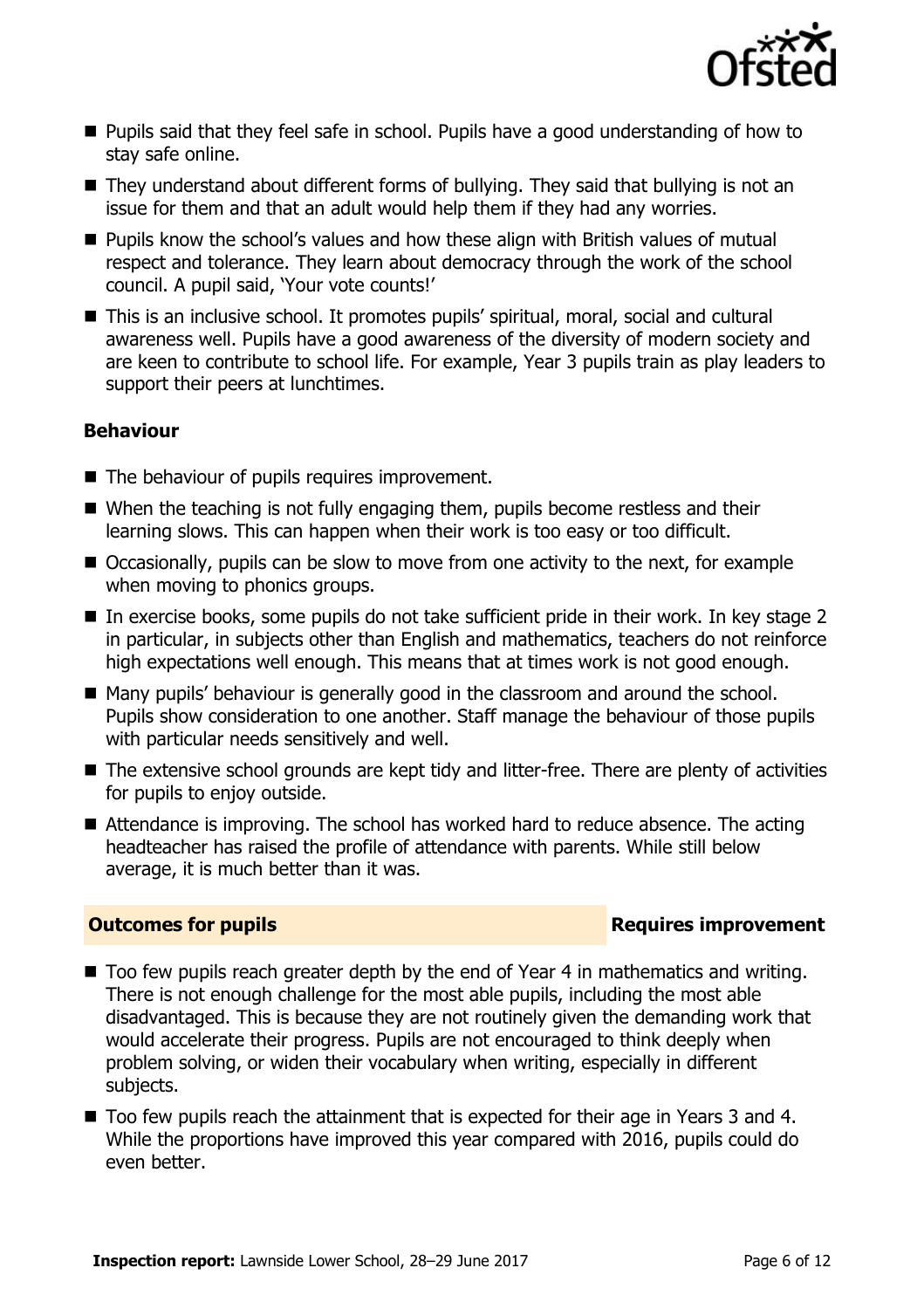

- The progress of disadvantaged pupils varies too much. While there is an improving picture, and differences with other pupils are diminishing in writing and mathematics, gaps remain in reading. This is because everybody has made equal progress in reading. Rates of progress are not as strong as they could be because of inconsistencies in teaching.
- Standards at the end of key stage 1 improved in writing this year. A greater proportion of pupils reached greater depth in reading and writing than in the previous year. There are strengths in the provision in Year 2, especially in reading and writing. Teachers have high expectations, and the presentation of pupils' work is neat.
- $\blacksquare$  Standards in mathematics at the end of key stage 1 declined this year and were well below the previous national average. These pupils had gaps in their understanding due to weaker teaching earlier in key stage 1.
- Good phonics teaching has led to a considerable improvement in outcomes for pupils in Year 1. The proportion of pupils reaching the required standard is now in line with the 2016 national average. Pupils use their phonics skills well when reading and writing. Pupils who read to inspectors said that they enjoyed reading and could explain what was happening in the story.
- In early years, improved provision has meant that the proportion of children reaching a good level of development has also risen and is close to the 2016 national average.
- Pupils who have special educational needs and/or disabilities are identified early and receive appropriate support. This means that some pupils achieve well. Their progress varies, however, because staff are not fully aware from the assessment information how much progress pupils are making and where it could be improved.

### **Early years provision Requires improvement**

- While provision in early years has improved compared with previous years, it is not yet good. In particular, not enough emphasis is placed on developing and celebrating children's writing.
- Too few children are exceeding expectations by the end of Reception in reading, writing and mathematics. The most able children are not challenged to make as much progress as they could. Teaching staff sometimes do not encourage them to think more deeply or give them more demanding work to do. For example, some most-able children could identify numbers such as 29, but were not pressed to consider what such numerals represent as an amount.
- The early years has a stimulating learning environment that interests children. There is a wide range of activities in all areas of learning. For example, children enjoyed making animal masks as part of their topic on wild animals, and were able to use scissors to cut out the eye-holes.
- Children learn and play well together. Routines are well established and followed.
- Staff know children as individuals and meet their pastoral and welfare needs well. They ensure that children are safe.
- Teaching staff use the electronic assessment system effectively to record children's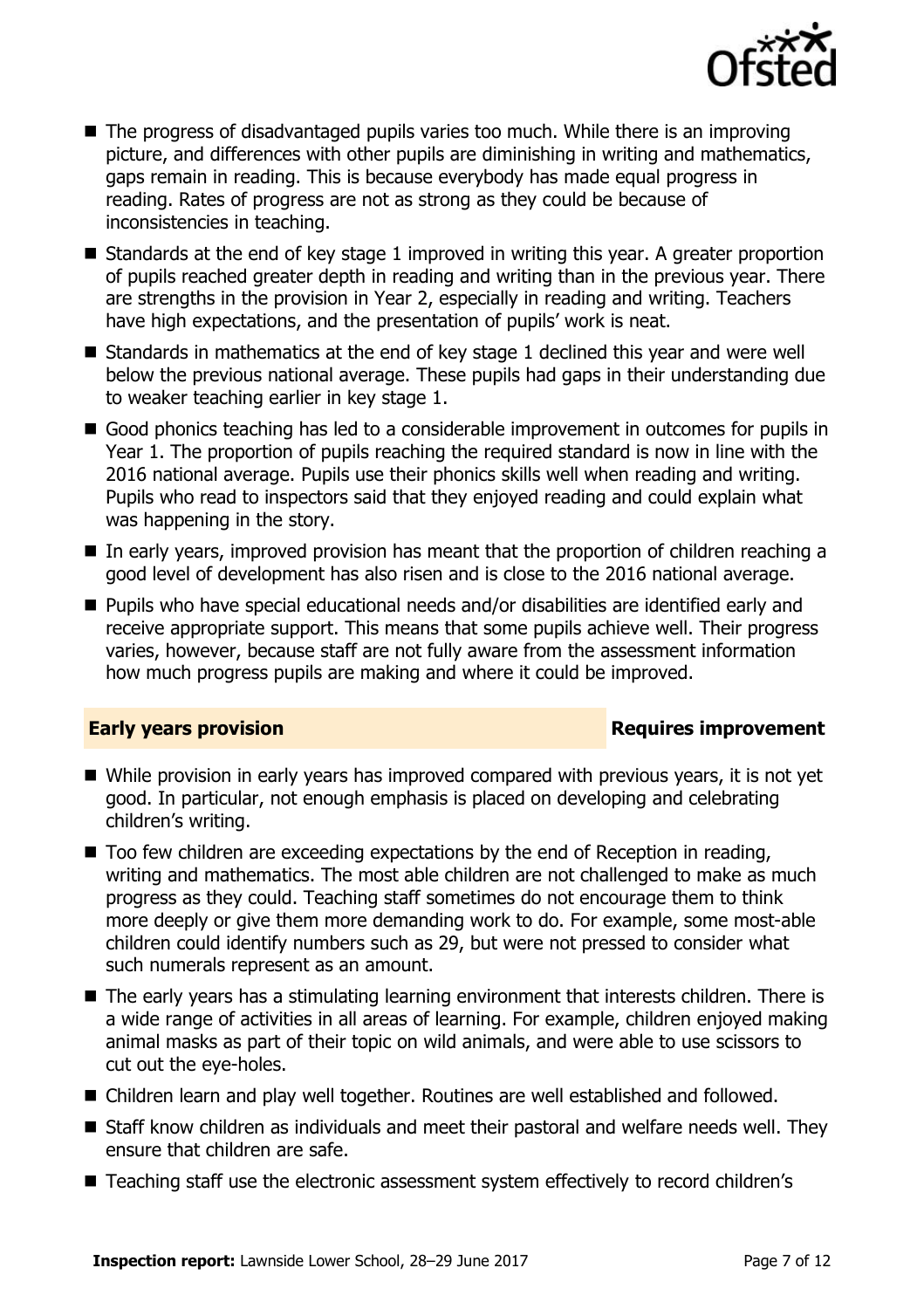

achievements and to think about the next steps in their learning. However, their expectations of the most able children are sometimes not high enough.

- There is some good questioning by staff. For example, when children were measuring different amounts of water into containers, the adult asked, 'Which holds more?'
- Teaching staff make good use of the outdoor area and ensure that children are able to access all areas of learning. Children benefit from 'forest school' experiences.
- The early years leader has brought together a strong team that works well. She has established good relationships with parents, who are very positive about their children's experiences.
- Children develop good work habits that prepare them well for the next stage of their education in Year 1. However, academically they are not fully prepared for the rigours of the national curriculum.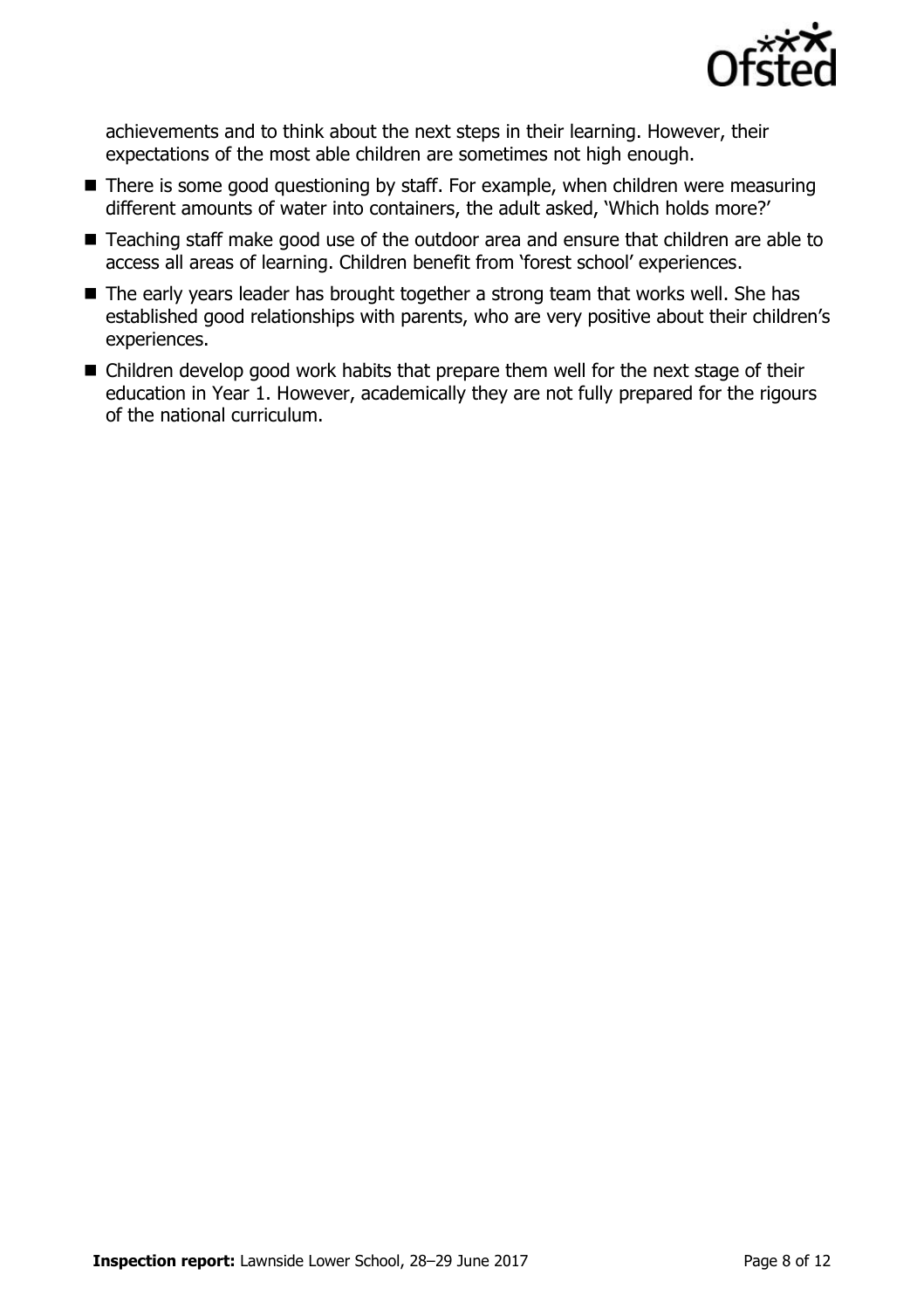

# **School details**

| Unique reference number | 109500               |
|-------------------------|----------------------|
| Local authority         | Central Bedfordshire |
| Inspection number       | 10031592             |

This inspection was carried out under section 8 of the Education Act 2005. The inspection was also deemed a section 5 inspection under the same Act.

| Type of school                      | Primary                              |
|-------------------------------------|--------------------------------------|
| School category                     | Community                            |
| Age range of pupils                 | $4$ to 9                             |
| <b>Gender of pupils</b>             | Mixed                                |
| Number of pupils on the school roll | 286                                  |
| Appropriate authority               | The governing body                   |
| Chair                               | Jason Droasamy                       |
| <b>Headteacher</b>                  | Elaine Ashcroft (acting headteacher) |
| Telephone number                    | 01767 312313                         |
| Website                             | www.lawnsidelowerschool.co.uk        |
| <b>Email address</b>                | lawnside@cbc.beds.sch.uk             |
| Date of previous inspection         | 25-26 April 2013                     |

### **Information about this school**

- The school does not meet requirements on the publication of information about pupil premium spending, the sports premium, the curriculum or governance on its website.
- The school is larger than the average-sized primary school. Plans are well under way with the Bedfordshire Education Schools Trust for it to become a sponsored academy.
- Most pupils are White British.
- The proportion of disadvantaged pupils supported by the pupil premium is below average.
- $\blacksquare$  The proportion of pupils who have special educational needs and/or disabilities is above average.
- Pupils join the school in Reception and leave at the end of Year 4.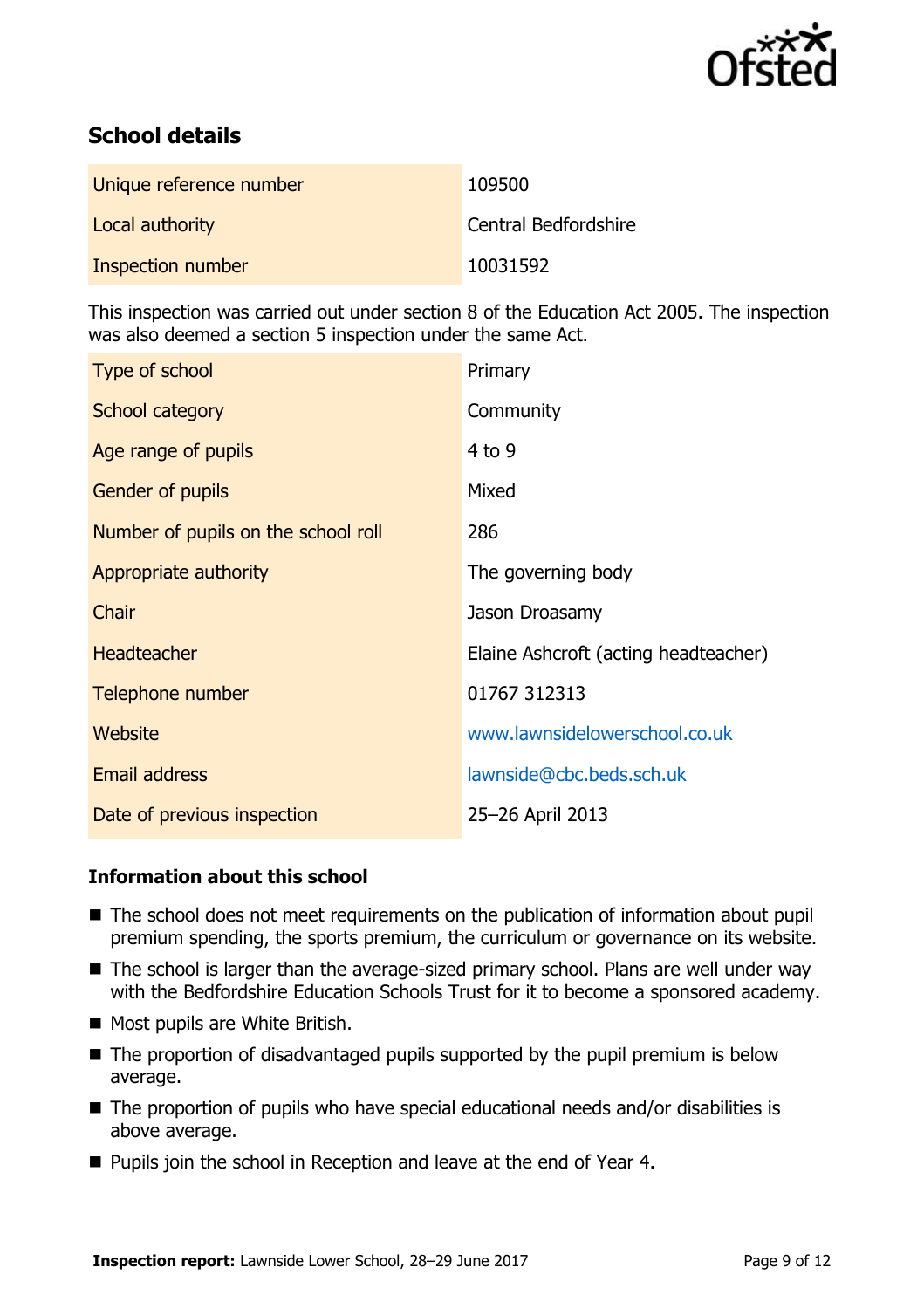

- The acting headteacher took on the role in February 2017 following the departure of the previous headteacher.
- The school hosts a breakfast club and after-school club, which are run by a private operator and did not form part of this inspection.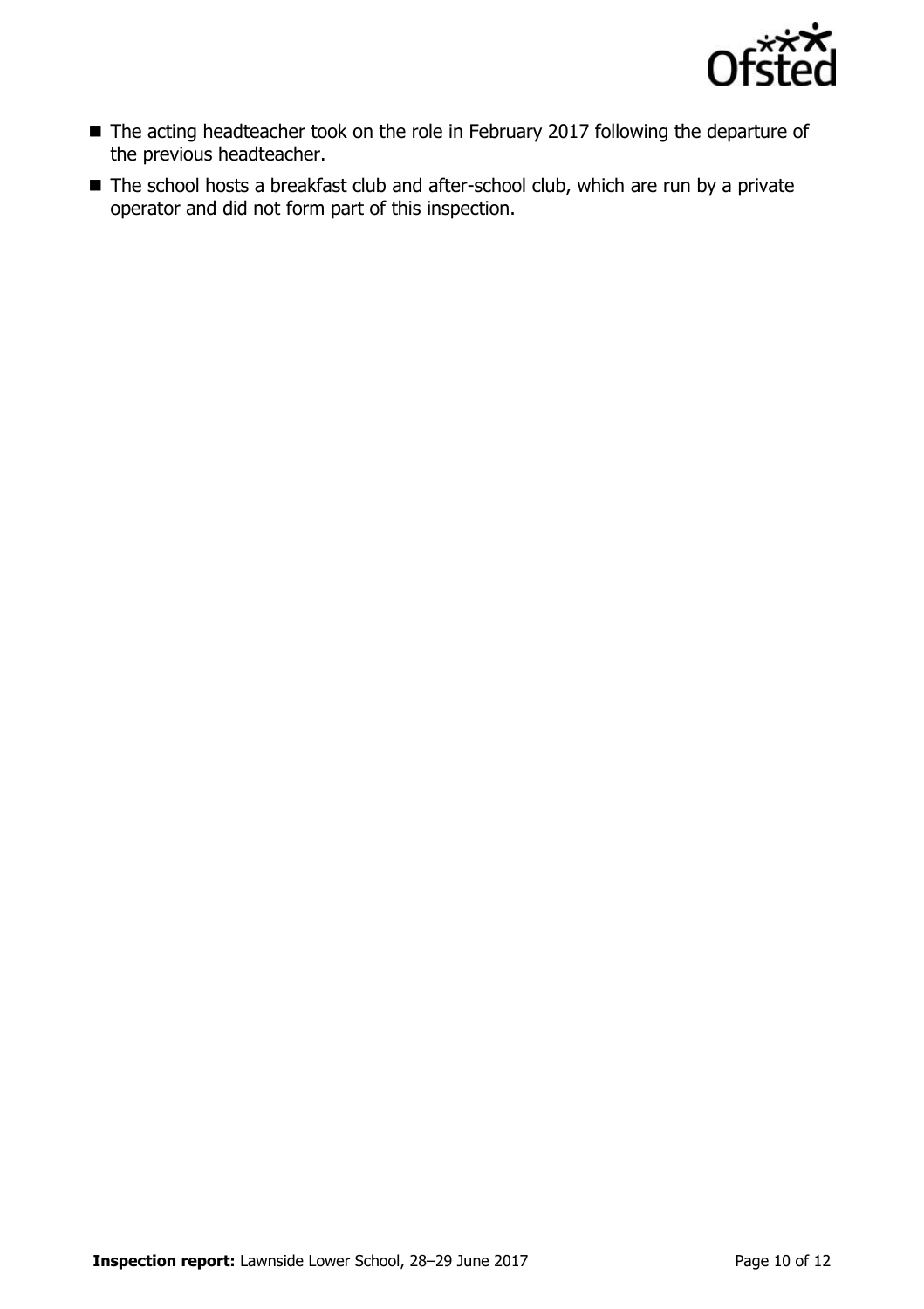

# **Information about this inspection**

- Inspectors observed learning in all classes, spoke to pupils, heard them read and looked at work in their exercise books. Several observations were conducted jointly with the acting headteacher.
- **Pupils'** behaviour was observed in and around the school, on the playground and in the dining hall.
- Meetings were held with senior leaders, middle leaders, teachers, groups of pupils, members of the governing body, including the chair of governors, the Central Bedfordshire leader of education and a representative of the local authority. The lead inspector also met with the chief executive officer of the Bedfordshire Education Schools Trust.
- A range of documents were looked at, including the school's information about pupils' achievement, the school's evaluation of their work, plans for school improvement and records relating to pupils' attendance, behaviour and safety.
- **Inspectors spoke to parents on the playground and considered 24 responses to the** online questionnaire, Parent View. They considered 16 written responses from parents. Inspectors also took into account 14 responses to the staff questionnaire.

#### **Inspection team**

| Nick Butt, lead inspector | Ofsted Inspector |
|---------------------------|------------------|
| <b>Lesley Stevens</b>     | Ofsted Inspector |
| James Richards            | Ofsted Inspector |
| <b>Brenda Watson</b>      | Ofsted Inspector |